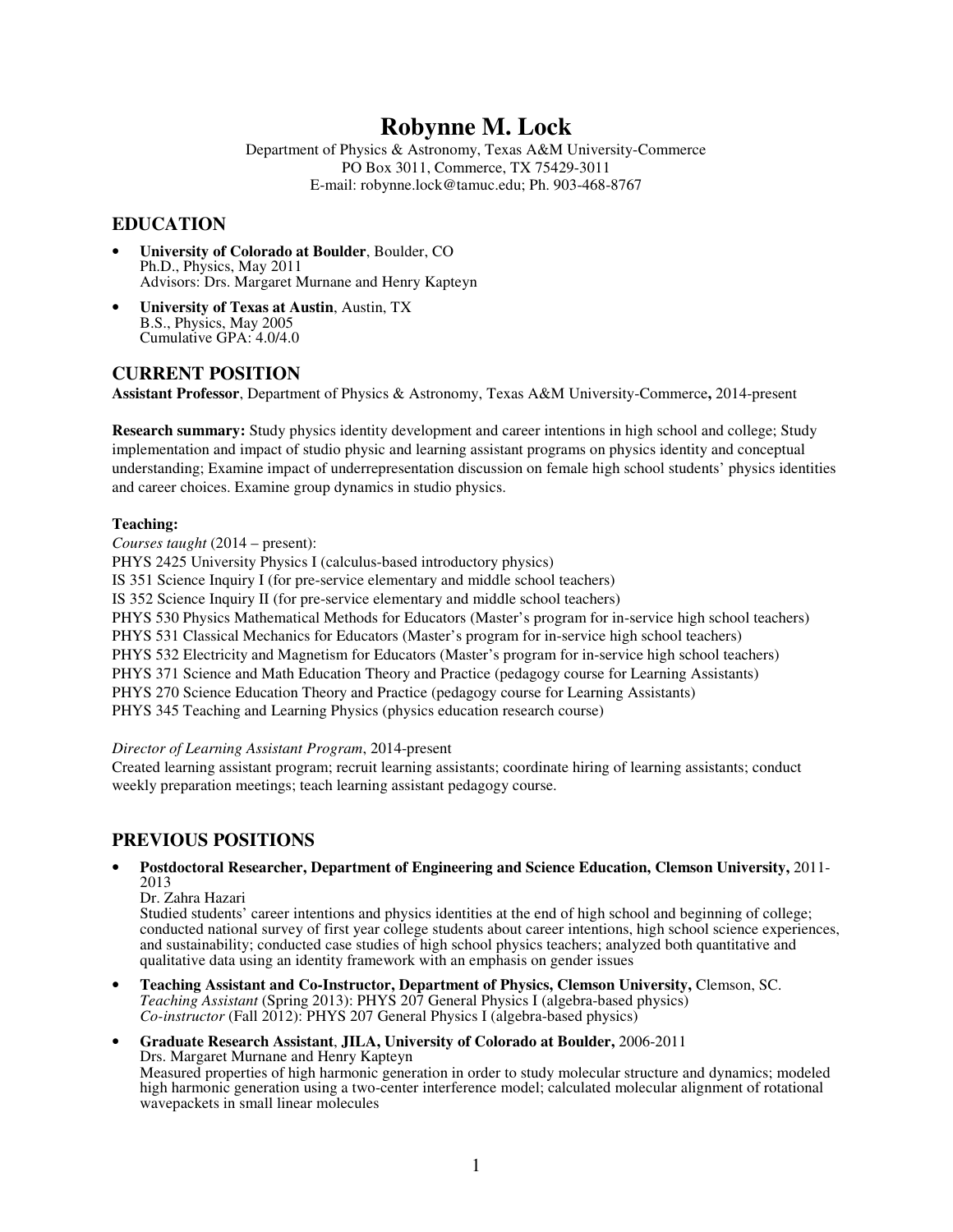• **Teaching Assistant and Guest Lecturer, Physics Department, University of Colorado at Boulder**, Boulder CO.

*Guest Lecturer* (Spring 2011): PHYS 1230 Light and Color for Nonscientists: Taught one lecture of on the subject of optics and anatomy of the eye. *Teaching Assistant* (Fall 2005): PHYS 1120 General Physics 2: Electricity, Magnetism, & Optics: Taught four recitation sections using University of Washington tutorials

### **STUDENT MENTORING**

- **Graduate student advisor,** Fall 2017-present **Department of Physics & Astronomy, Texas A&M University-Commerce**, Commerce, TX Thomas Blake Head. Blake presented his work at the 2018 AAPT Summer Meeting and PERC.
- **Graduate Student co-advisor**, Spring 2017 **Department of Physics & Astronomy, Texas A&M University-Commerce**, Commerce, TX Matthew Witt: RL presented results at 2017 AAPT Summer Meeting.
- **Undergraduate Honors Thesis Advisor**, Spring 2016-present **Department of Physics & Astronomy, Texas A&M University-Commerce**, Commerce, TX Melanie Schroers: Melanie has successfully defended her thesis proposal. Melanie presented her results at the APS/AAPT Texas Regional Meeting Fall 2017 and at the Pathways Symposium, Fall 2017. RL presented results at 2017 PERC. RL and T. Bench presented results at 2018 AAPT Summer Meeting and PERC.
- **Undergraduate student researcher advisor**, Summer 2016-present **Department of Physics & Astronomy, Texas A&M University-Commerce**, Commerce, TX Trever Bench. Trever presented results at 2018 AAPT Summer Meeting. RL presented results at 2018 PERC. Tyler Gentry: RL and T. Bench presented results at 2018 AAPT Summer Meeting and PERC. Allan Teer: RL presented results at 2017 AAPT Summer Meeting. Deanna Rogers: RL presented results at 2017 AAPT Summer Meeting. Tyrone Sheehan
- **Research Experience for Undergraduates**, Summer 2014, Summer 2015, Summer 2016 **Department of Physics & Astronomy, Texas A&M University-Commerce**, Commerce, TX Zackary Hutchens: RL presented his work at the 2016 AAPT Summer Meeting. Zack presented his work at the 2016 Quadrennial Physics Congress (PhysCon), the 2017 AAPT Winter Meeting, and the 2017 North Carolina section APS/AAPT regional meeting 2017. He continued to work on his project remotely through Spring 2018. Jordan Castillo: Jordan is a co-author on Lock et al. (2015). RL presented results at PERC 2017. Stephen Milburn
- **Group of Dr. Zahra Hazari**, 2012-2013 **Department of Engineering and Science Education, Clemson University**, Clemson, SC Trained one junior graduate student in coding qualitative video and interview data and one undergraduate student in conducting interviews and analyzing video data. Trained three junior graduate students in conducting school site visits, including collecting video data, writing field notes, and conducting interviews.
- **Laboratory of Drs. Margaret Murnane and Henry Kapteyn**, 2009-2010 **JILA and University of Colorado at Boulder**, Boulder, CO Trained two junior graduate students in laboratory safety, laser alignment, vacuum system maintenance; supervised one undergraduate student in adapting a pulsed gas jet for use in a specific vacuum chamber

## **ACADEMIC SERVICE**

- **Speaker at Design, Connect, Create Physics Camps for Young Women**, 2018 Presented physics career opportunities and my own career path to ~20 students in a summer camp for young women about to take their first high school physics class.
- **Physics & Astronomy Search Committee,** 2018 Served on the search committee for Department Head for Physics & Astronomy. Evaluated applicants according to rubric.
- **Physics & Astronomy Search Committee, Chair**, 2018 Chaired the Department of Physics & Astronomy Search Committee for an Assistant Professor in the area of Physics Education Research. I assisted in writing the job description, collated applicants' rankings, conducted phone and face-to-face interviews.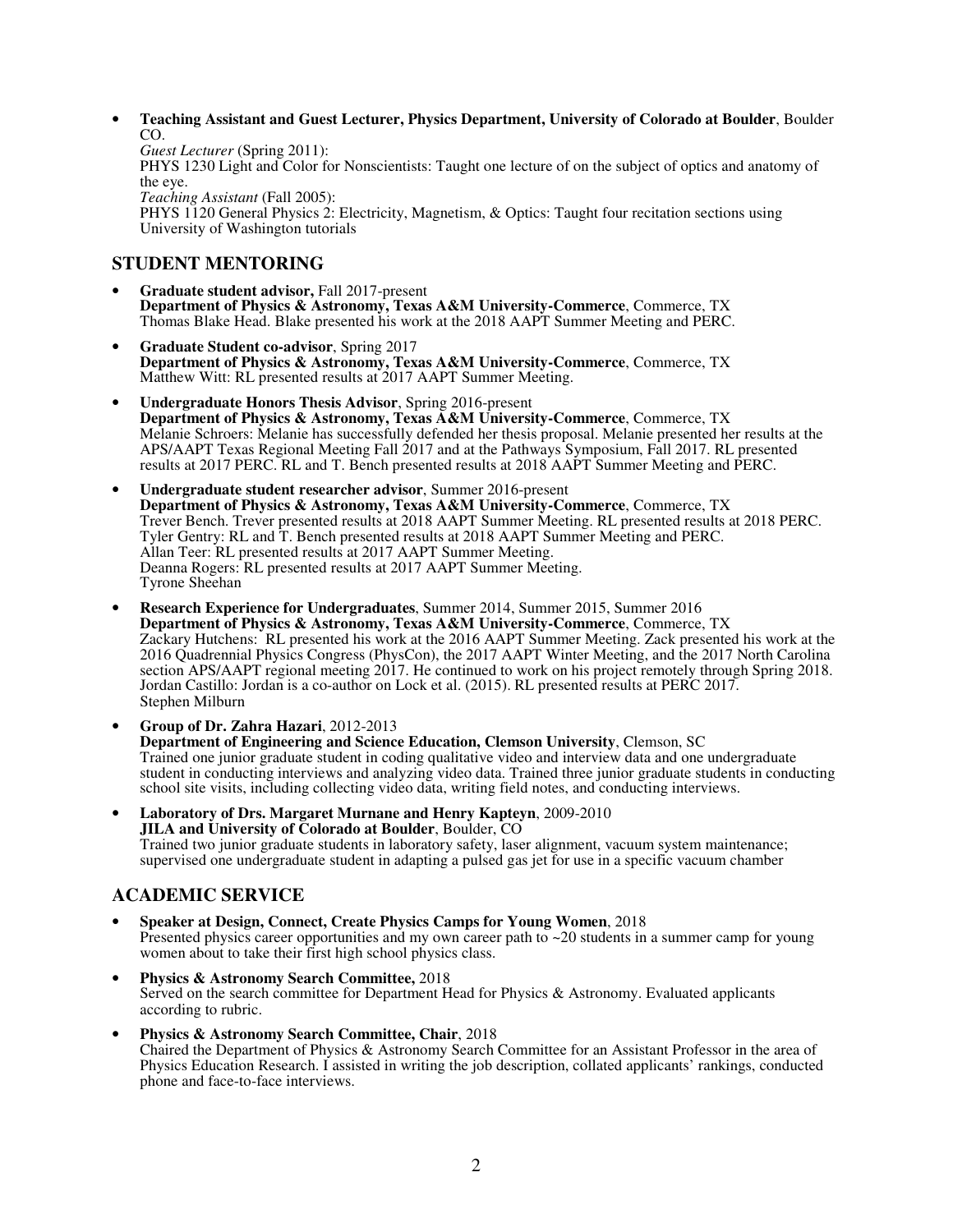- **LeoTeach Colloquium**, 2018 Presented a workshop on studio physics to  $\sim$  15 teachers and students
- **Society for College Science Teachers Outstanding Undergraduate Science Teaching Award Committee**, 2017

Evaluated and ranked nominees for award.

- **Community for the Advancement of Physics Education (CAPE) Teacher Workshops**, Summer 2017, Fall 2017, Spring 2018 Co-organized and ran workshops for high school physics teachers beginning as part of Noyce Capacity Building
- grant. Workshops focused on lab development and electricity and magnetism. • **Speaker at Southwest High School**, 2017 Presented physics career opportunities and my own career path to 2 classes of high school physics students
- **Region X Physics Panel Meeting**, 2016 Attended two meetings of high school physics teachers; Summer meeting involved roundtable discussions of issues relevant to teaching high school physics; Fall meeting involved presentations on electricity and magnetism topics; LAs presented; distributed information about M.S. in Physics with Teaching Emphasis
- **Physics & Astronomy search committee**, 2015-2016, Served on the Department of Physics & Astronomy Search Committee. I assisted in revising the job description and the hiring matrix. I emailed the advertisement to my contacts and had the advertisement posted on the PER jobs blog. Participated in phone interviews and on campus interviews.
- **Biological & Environmental Sciences search committee**, 2015-2016 Served on the Biological & Environmental Sciences search committee for hiring an environmental scientist. I reviewed the hiring matrix and participated in on campus interviews.
- **LeoTeach Colloquium**, 2016 Co-presented a workshop on studio physics to  $\sim$  40 teachers and students
- **Organizer of Department of Physics & Astronomy Mentoring Program**, 2015-present Created mentoring program; assigned every freshmen, sophomore, and new physics major a faculty mentor; organized a mentoring meet-up; collaborated with Society of Physics Students to transition to student led program.
- **Physics Day Speaker**, Texas A&M University-Commerce, 2015-2017 Presented talks about physics career opportunities and served on panels about career experiences.
- **Career Day Speaker**, L.V. Stockard Middle School, Dallas, TX, Spring 2015 Presented physics career opportunities and my own career path to 4 classrooms of middle school students.
- **Assessment Committee, Chair** 2014-present Wrote the Department of Physics & Astronomy Institutional Effectiveness Academic Program Plans and Results documents annually.
- **Doubling Committee,** 2015-present Charged with doubling the number of physics majors graduating from the department
- **College Curriculum Committee**, 2015-present Reviewed curriculum changes in College of Science and Engineering.
- **Department Curriculum Committee, Chair** 2016-present Revise physics teacher preparation program, review changes in physics major and minor, and enter changes into CourseLeaf.
- **Department Curriculum Committee**, 2014-2016 Revised physics teacher preparation program, learning assistant pedagogy course, and reviewed changes in physics major and minor.
- **Reviewer for Physics Education Research Conference Proceedings,** 2012-present Reviewed conference papers for publication.
- **Reviewer for Physical Review Physics Education Research**, 2015-present Reviewed journal articles for publication.
- **President of Extreme Ultraviolet Engineering Research Center Student Leadership Council**, 2010-2011 Wrote Strengths, Weaknesses, Opportunities, and Threats analysis and presented the report to the program evaluators at annual site visit; helped organize two industry videoconferences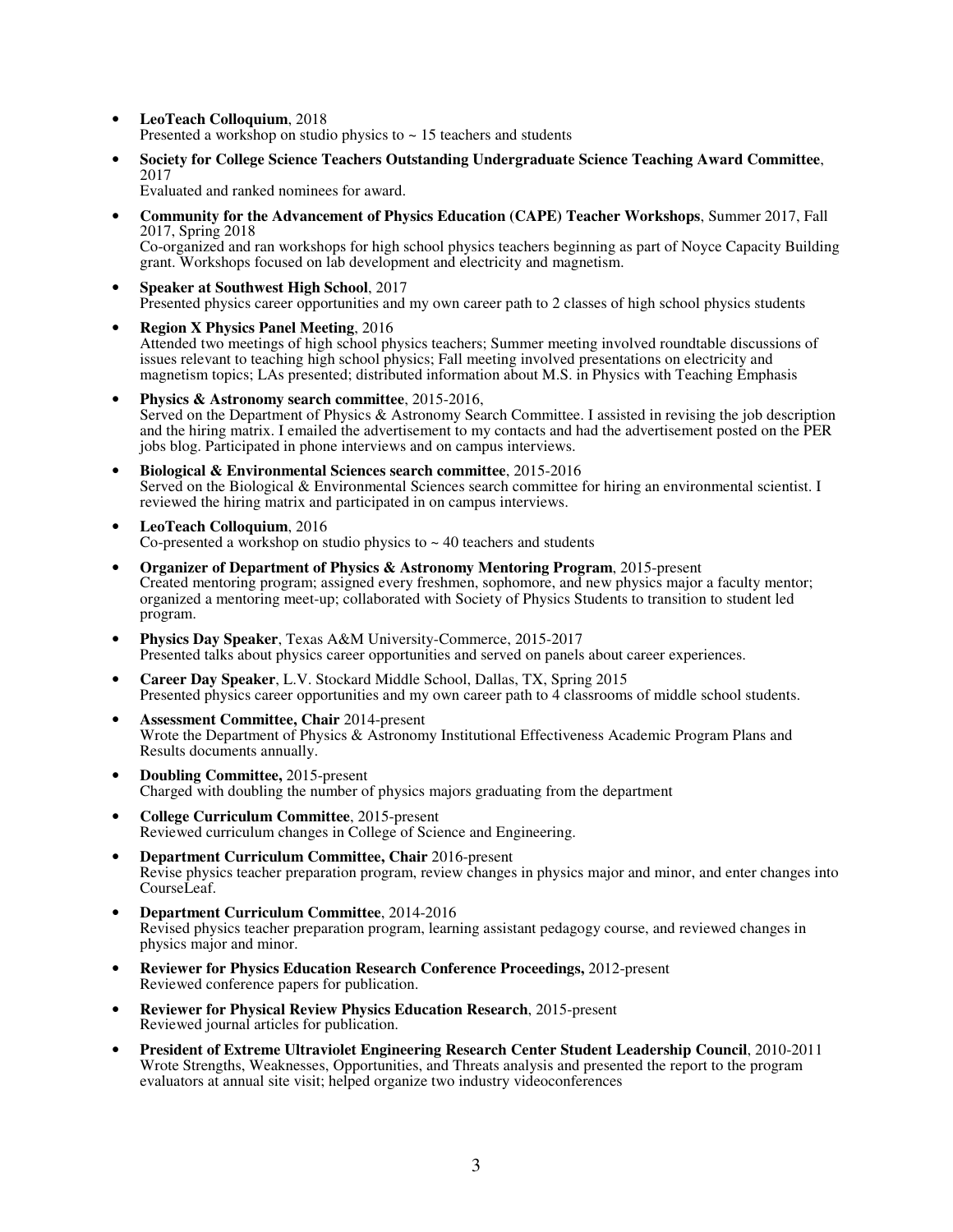• **Vice-President of Extreme Ultraviolet Engineering Research Center Student Leadership Council**, 2009- 2010

Organized student retreat (~60 participants) at National Science Foundation Engineering Research Centers Annual Meeting; helped organize one industry videoconference

- **Co-President of Women in JILA** at the University of Colorado, 2008-2009 Organized four lunch meetings that brought in senior women to discuss their careers
- **Partnerships for Informal Science Education in the Community**, Spring 2010, Fall 2010 **JILA and University of Colorado at Boulder**, Boulder, CO Worked with middle school (sixth and eighth grade) students on inquiry-based activities about circuits and kinematics
- **Middle School Outreach**, April 2010 **Vikan Middle School**, Brighton, CO Gave a presentation about lasers and supervised laser activities for four class periods of eighth graders
- **Graduate Admissions Committee**, Spring 2009 Read, evaluated, and discussed applicants for the University of Colorado physics graduate program

### **PROFESSIONAL AFFILIATIONS**

- American Association for the Advancement of Science (AAAS), 2016-present
- American Association of Physics Teachers (AAPT), 2011-present<br>• American Physical Society (APS), 2001-present
- American Physical Society (APS), 2001-present
- National Association for Research in Science Teaching (NARST), 2012-2013
- Optical Society of America (OSA), 2007-2011

### **PROFESSIONAL DEVELOPMENT**

- **2018 Building Thriving Programs Workshop**, College Park, MD Attended sessions on increasing enrollment of physics majors
- **2018 PhysTEC Conference**, College Park, MD Attended sessions on physics teacher preparation
- **Next Gen Physical Science and Everyday Thinking (PET) Workshop**, Covington, KY Participated in workshop for pilot instructors of the Next Gen PET curriculum
- **2017 Western Regional Noyce Conference**, Fresno, CA Attended sessions on STEM teaching, managing current Noyce grants, and applying for Noyce grants
- **2016 APS National Mentoring Community Conference**, Houston, TX Attended workshops on mentoring students with special attention to underrepresented minorities
- **Proposal Development Workshop**, A&M-Commerce, Spring 2015 Attended weekly meetings at ORSP to learn more about writing a successful grant proposal; prepared a logic model
- **AAPT New Faculty Workshop**, College Park, MD, Fall 2014 Attended sessions on practical details of teaching using techniques grounded in physics education research and on grant proposal preparation
- **2014 PhysTEC Conference**, Austin, TX Attended sessions on physics teacher preparation
- **Southwest Regional Learning Assistant Workshop**, San Marcos, TX, 2014 Participated in workshop on how to best to implement a learning assistant program

### **GRANTS**  *Awarded*

• "Noyce STEM Scholars at Texas A&M University-Commerce" National Science Foundation – Noyce Track 1 PI: W.G. Newton; Co-PIs: **R.M. Lock**, R. Dibbs, J. Delgado-Acevedo, M. Fields, S. Starnes Award #1758395 Award amount: \$1,199,473 Support period: 7/1/2018-6/30/2023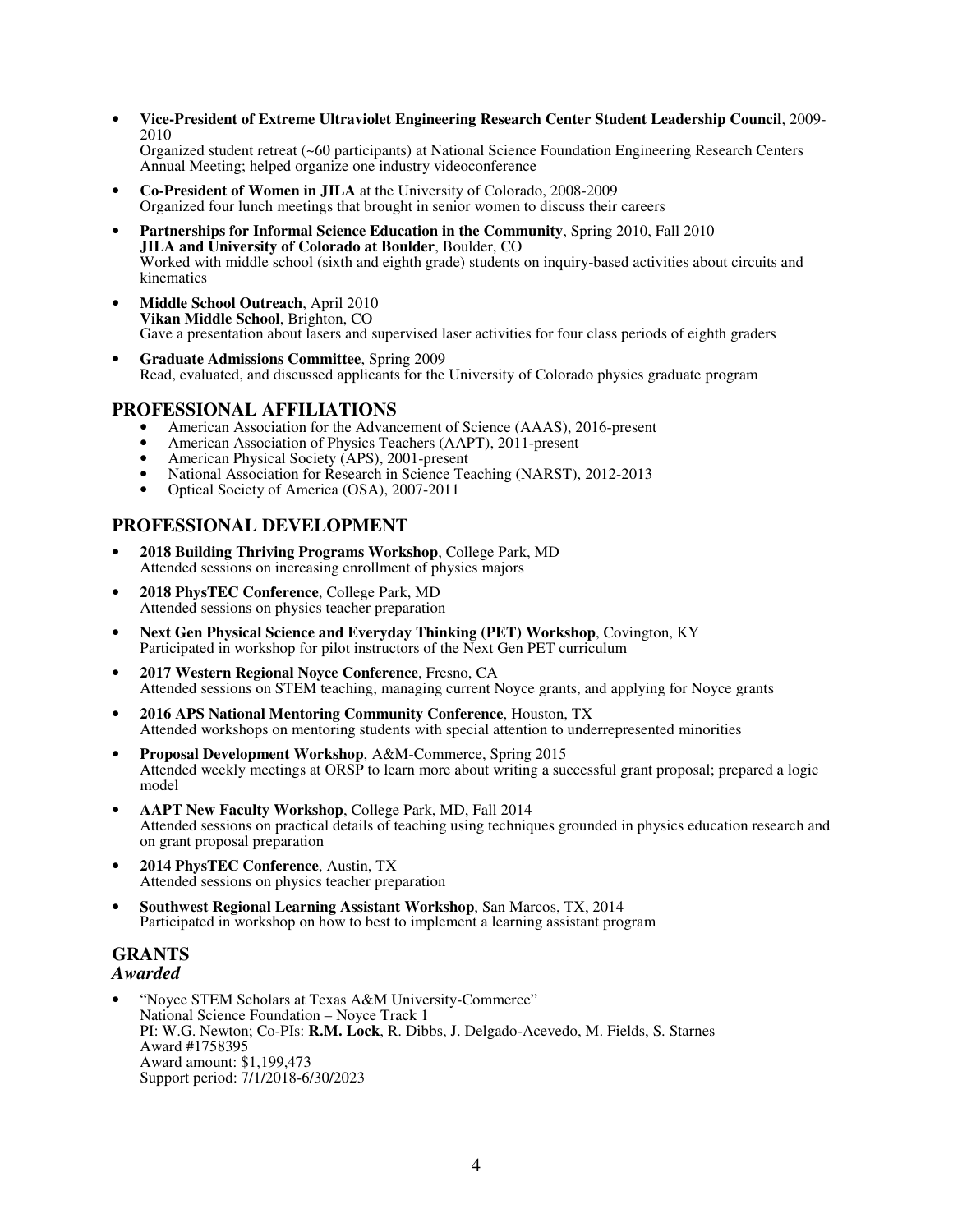- "Collaborative Research: Mobilizing Teachers to Increase Capacity and Broaden Women's Participation in Physics" National Science Foundation – Discovery Research PreK-12 (DRK-12) PI (at A&M-Commerce): **R.M. Lock**; Florida International University (PI: Z. Hazari) is the lead institution. AAPT (PI: R. Vieyra) and APS (PI: T. Hodapp) are collaborating institutions. Award #1720917 Award amount: \$2,999,435 Support period:5/15/17-5/14/21
- **"**A Community-Based Approach to Building the Capacity of Physics Teacher Preparation at Texas A&M University-Commerce" National Science Foundation Division of Undergraduate Education – Noyce Capacity Building PI: W.G. Newton; Co-PIs: **R.M. Lock**, G. Naizer Award #DUE-1557398 Award amount: \$74,941 Support period: 7/15/2016-12/31/2017

### *Pending*

• **"**Physics Teacher Preparation at Texas A&M University-Commerce" PhysTEC Comprehensive Sites PI: **R.M. Lock**; Co-PIs: W.G. Newton, K.P.Blount Requested amount: \$288,397 Starting Date: 8/15/2019

### **AWARDS**

- **PhysTEC fellow**, 2017-2019 Recognized as leader in physics teacher preparation.
- **Finalist for 2017 Tech Titans of the Future University Level Award** For the implementation of studio physics in University Physics
- **2017 Texas A&M University-Commerce Paul W. Barrus Distinguished Faculty Award for Teaching**  Award for tenure-track faculty members who have performed in an outstanding manner in teaching
- **2015-2016 Center for Faculty Excellence & Innovation (CFEI) Faculty Fellow for Teaching & Learning**, Texas A&M University-Commerce "Development of Studio Mode in Physics" Led Transformation of University Physics I and II to studio mode, a student-centered, active-learning environment

### **PEER-REVIEWED PUBLICATIONS**

- 1. Jianlan Wang, Zahra Hazari, Cheryl Cass, and Robynne Lock, "Episodic memories and the longitudinal impact of high school physics on female students' physics identity," International Journal of Science Education (2018). DOI: 10.1080/09500693.2018.1486522
- 2. Robynne M. Lock and Zahra Hazari, "Discussing underrepresentation as a means to facilitating female students' physics identity development," Physical Review Physics Education Research **12**, 020101 (2016). *Featured in M. McCartney, "The physics of a gender gap," in S. Vignieri and J. Smith (Eds.), "In Other Journals," Science 353, 787 (2016).*
- 3. Allison Godwin, Geoff Potvin, Zahra Hazari, and Robynne Lock, "Identity, Critical Agency, and Engineering: An Affective Model for Predicting Engineering as a Career Choice," Journal of Engineering Education **105**, 312 (2016).
- 4. Zahra Hazari, Geoff Potvin, Robynne M. Lock, Florin Lung, Gerhard Sonnert, and Philip M. Sadler, "Factors that Affect the Physical Science Career Interest of Female Students: Testing Five Common Hypotheses," Physical Review Special Topics – Physics Education Research **9**, 020115 (2013).
- 5. R.M. Lock, S. Ramakrishna, X. Zhou, H.C. Kapteyn, M.M. Murnane, and T. Seideman, "Extracting Continuum Electron Dynamics from High Harmonic Emission from Molecules," Physical Review Letters **108**, 133901 (2012).
- 6. Robynne M. Lock, Xibin Zhou, Wen Li, Henry C. Kapteyn, and Margaret M. Murnane, "Measuring the Intensity and Phase of High-Order Harmonic Emission from Aligned Molecules," Chemical Physics **366**, 22  $(2009).$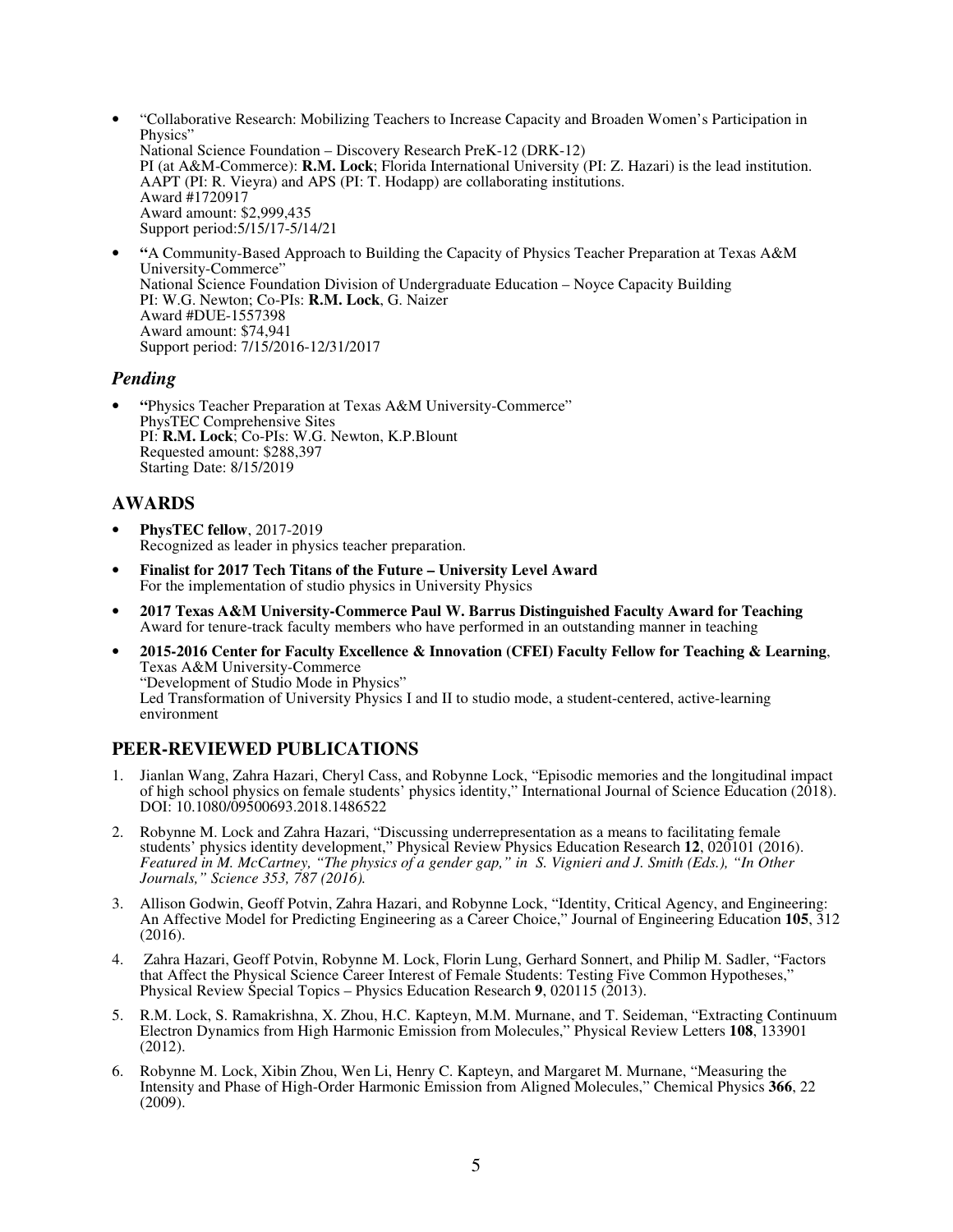- 7. Xibin Zhou, Robynne Lock, Nick Wagner, Wen Li, Henry C. Kapteyn, and Margaret M. Murnane, "Elliptically Polarized High-Order Harmonic Emission from Molecules in Linearly Polarized Laser Fields," Physical Review Letters **102**, 073902 (2009).
- 8. Wen Li, Xibin Zhou, Robynne Lock, Henry Kapteyn, Margaret Murnane, Serguei Patchkovskii, and Albert Stolow, "Time-Resolved Dynamics in N2O4 Probed Using High Harmonic Generation," Science **322**, 1207 (2008).
- 9. Isabell Thomann, Robynne Lock, Vandana Sharma, Etienne Gagnon, Stephen T. Pratt, Henry C. Kapteyn, Margaret M. Murnane, and Wen Li, "Direct Measurement of the Angular Dependence of the Single-Photon Ionization of Aligned  $N_2$  and  $CO_2$ ," Journal of Physical Chemistry A 112, 9382 (2008).
- 10. Xibin Zhou, Robynne Lock, Wen Li, Nick Wagner, Margaret M. Murnane, and Henry C. Kapteyn, "Molecular Recollision Interferometry in High Harmonic Generation," Physical Review Letters **100**, 073902 (2008).
- 11. Nicholas Wagner, Xibin Zhou, Robynne Lock, Wen Li, Andrea Wüest, Margaret Murnane, and Henry Kapteyn, "Extracting the Phase of High-Order Harmonic Emission from a Molecule Using Transient Alignment in Mixed Samples," Physical Review A **76**, 061403 (2007).

#### **PEER-REVIEWED CONFERENCE PROCEEDINGS PAPERS**

- 1. Robynne M. Lock, Melanie Schroers, and William G. Newton, Examining the factors that impact group work effectiveness in studio physics, 2017 PERC Proceedings [Cincinatti, OH, July 26-27, 2017], edited by Lin Ding, Adrienne Traxler, and Ying Cao.
- 2. Robynne M. Lock, Jordan Castillo, Zahra Hazari, and Geoff Potvin, Determining Strategies that Predict Physics Identity: Emphasizing Recognition and Interest, 2015 PERC Proceedings [College Park, MD, July 29-30, 2015], edited by A.D. Churkian, D.L. Jones, and Lin Ding.
- 3. Robynne M. Lock, Zahra Hazari, and Geoff Potvin, "Physics Career Intentions: The Effect of Physics Identity, Math Identity, and Gender," AIP Conference Proceedings 1513, 262 (2013). *Finalist for 2012 PERC Proceedings Paper Award*.
- 4. Geoff Potvin, Zahra Hazari, Leidy Klotz, Allison Godwin, Robynne M. Lock, Jennifer Dawn Cribbs, and Nicole Barclay, "Disciplinary Differences in Engineering Students' Aspirations and Self-Perceptions," 2013 American Society for Engineering Education Conference Proceedings (2013).
- 5. Allison Godwin, Geoff Potvin, Zahra Hazari, and Robynne Lock, "Understanding Engineering Identity Through Structural Equation Modeling," 2013 IEEE Frontiers in Education Conference, IEEE Press (2013).
- 6. Robynne M. Lock, Xibin Zhou, Margaret M. Murnane , and Henry C. Kapteyn, "Elliptical Dichroism of High Harmonics Emitted from Aligned Molecules," in Ultrafast Phenomena XVII: Proceedings of the 17th International Conference, The Silvertree Hotel and Snowmass Conference Center, Snowmass, Colorado, United States, July 2010. M. Chergui, D. Jonas, E. Riedle, R. Schoenlein, A. Taylor Eds., Oxford University Press, 2011. pp. 53-55.
- 7. Xibin Zhou, Robynne Lock, Henry C. Kapteyn, and Margaret M. Murnane, "Observation of Elliptically Polarized High Harmonic Emission from Molecules Driven by Linearly Polarized Light," in Ultrafast Phenomena XVI: Proceedings of the 16th International Conference on Ultrafast Phenomena, Stresa Italy, June 2008. P. Corkum, S. Silvestri, K.A. Nelson, E. Riedle, R.W. Schoenlein Eds., Springer Series in Chemical Physics Vol. 92, 2009. pp. 21-23.
- 8. I. Thomann, R. Lock, C. La-O-Vorakiat, E. Gagnon, A. Sandhu, H. C. Kapteyn, M. M. Murnane, and W. Li, "Direct Measurement of the Angular-Dependence of Molecular Ionization Cross-Sections by Time-Resolved Extreme-Ultraviolet Spectroscopy," in Ultrafast Phenomena XVI: Proceedings of the 16th International Conference on Ultrafast Phenomena, Stresa Italy, June 2008. P. Corkum, S. Silvestri, K.A. Nelson, E. Riedle, R.W. Schoenlein Eds., Springer Series in Chemical Physics Vol. 92, 2009. pp. 72-74.
- 9. W. Li, X. B. Zhou, R. Lock, S. Patchkovskii, O. Smirnova, A. Stolow, M. Murnane, and H. Kapteyn, "Probing Dynamics in Polyatomic Molecules Using High Harmonic Generation: the Role of Ionization Continua," in Ultrafast Phenomena XVI: Proceedings of the 16th International Conference on Ultrafast Phenomena, Stresa Italy, June 2008. P. Corkum, S. Silvestri, K.A. Nelson, E. Riedle, R.W. Schoenlein Eds., Springer Series in Chemical Physics Vol. 92, 2009. pp. 63-65.
- 10. Xibin Zhou, Robynne Lock, Nick Wagner, Wen Li, Henry C. Kapteyn, and Margaret M. Murnane, "Molecular Recollision Interferometry in High Harmonic Generation," in Ultrafast Phenomena XVI: Proceedings of the 16th International Conference on Ultrafast Phenomena, Stresa Italy, June 2008. P. Corkum, S. Silvestri, K.A. Nelson, E. Riedle, R.W. Schoenlein Eds., Springer Series in Chemical Physics Vol. 92, 2009. pp. 87-89.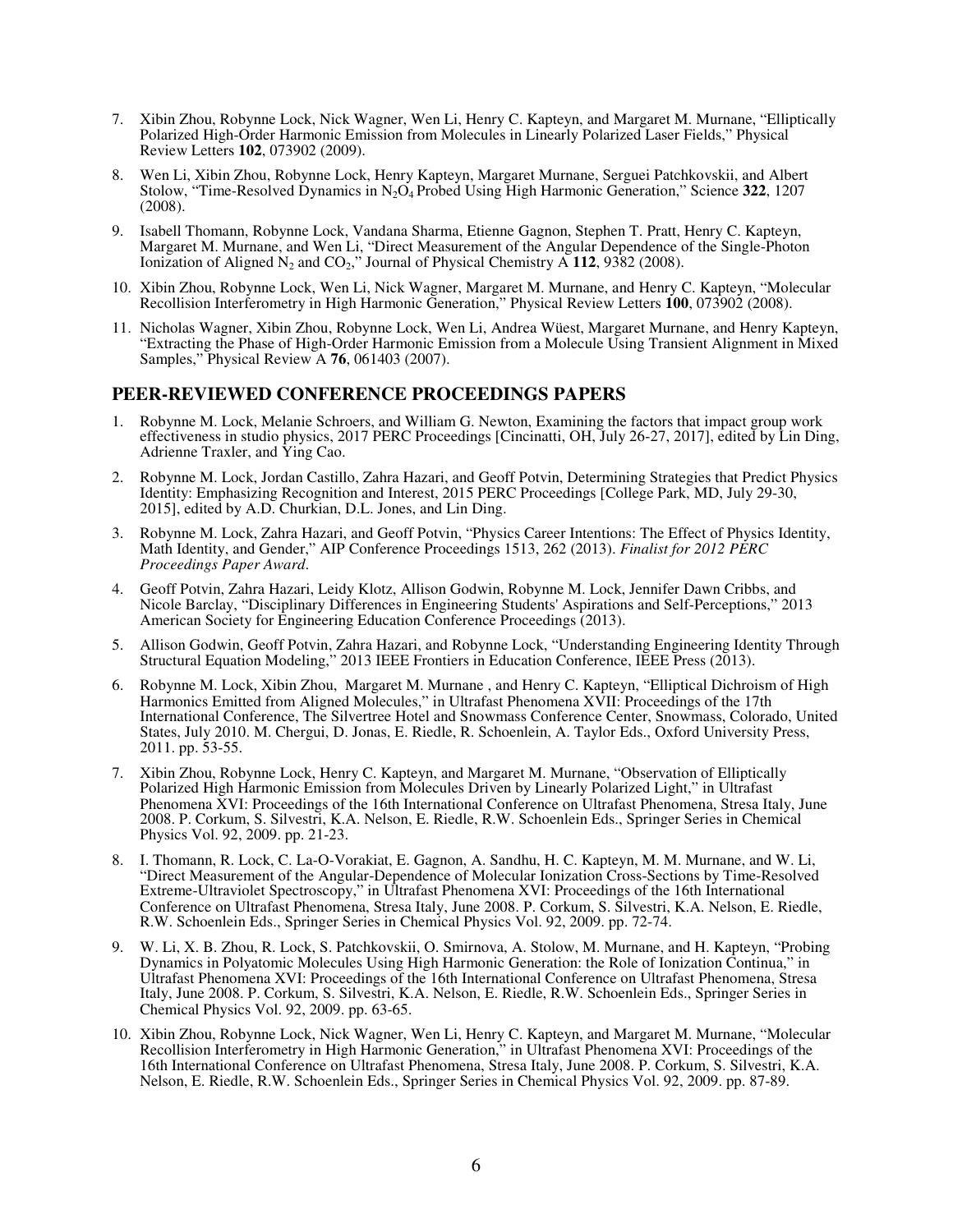#### **NON-PEER-REVIEWED PUBLICATIONS**

1. Rodolfo Valdes-Vasquez, Leidy Klotz, Tripp Shealy, Jennifer Cribbs, Allison Godwin, Robynne Lock, Geoff Potvin, and Zahra Hazari, "College students who exhibit pro-sustainability attitudes and behaviors," Journal of College Admission **Fall 2014**, 17 (2014).

### **NON-PEER-REVIEWED CONFERENCE PROCEEDINGS PAPERS**

1. Zahra Hazari, Robynne M. Lock, Cheryl A.P. Cass, and Carrie Beattie, Obscuring Power Structures in the Physics Classroom: Implications for Student Engagement and Physics Identity Development, 2013 PERC Proceedings [Portland, OR, July 17-18, 2013], edited by P. V. Engelhardt, A. D. Churukian, and D. L. Jones.

### **PRESENTATIONS BY RL**

- 1. **Contributed** talk, Robynne M. Lock, Melanie Schroers, Trever Bench, Nicole Gentry, and William G. Newton, "Evidence for effective group work in studio physics", American Association of Physics Teachers Summer Meeting (2018).
- 2. **Poster** presentation, Robynne M. Lock, Melanie Schroers, Trever Bench, Nicole Gentry, and William G. Newton, "Evidence for effective group work in studio physics," Physics Education Research Conference (2018).
- 3. **Contributed** talk, Robynne M. Lock, Allan Teer, Matthew Witt, Deanna Rogers, and Zahra Hazari, "Physics identity in high school: Impact of discussing women's underrepresentation," American Association of Physics Teachers Summer Meeting (2017).
- 4. **Poster** presentation, Robynne M. Lock, Melanie Schroers, and William G. Newton, "Examining the factors that impact group work effectiveness in studio physics," Physics Education Research Conference (2017).
- 5. **Contributed** talk, Robynne M. Lock, William G. Newton, Melanie Schroers, and Zachary Hutchens, "Implementing studio physics: The effect on Physics Identity Development," American Association of Physics Teachers Summer Meeting (2016).
- 6. **Invited** poster presentation, Robynne M. Lock, Zahra Hazari, Geoff Potvin, and Jennifer Cribbs, "Using structural equation modeling to test the physics identity framework," Physics Education Research Conference (2016).
- 7. **Invited** talk, "The Role of Recognition and Interest in Physics Identity Development," American Physical Society April Meeting (2016).
- 8. **Seminar**, Robynne M. Lock, "Understanding Physics Career Choice through Identity," Biology seminar series, Texas A&M University-Commerce (2015).
- 9. **Contributed** talk, Robynne M. Lock, Zahra Hazari, and Geoff Potvin, "Determining Strategies that Predict Physics Identity: Emphasizing Recognition and Interest," American Association of Physics Teachers Summer Meeting (2015).
- 10. **Poster** presentation, Robynne M. Lock, Zahra Hazari, and Geoff Potvin, "Determining Strategies that Predict Physics Identity: Emphasizing Recognition and Interest," Physics Education Research Conference (2015).
- 11. **Contributed** talk, Robynne M. Lock and Zahra Hazari, "Discussing Underrepresentation as a Means to Increasing Female Physics Identity," American Association of Physics Teachers Summer Meeting (2014).
- 12. **Poster** presentation, Robynne M. Lock and Zahra Hazari, "Discussing Underrepresentation as a Means to Increasing Female Physics Identity," Physics Education Research Conference (2014).
- 13. **Contributed** talk, Robynne M. Lock, Reganne Tompkins, and Zahra Hazari, "Examining How Discussing Underrepresentation May Mediate Female Engagement in Physics," American Physical Society April Meeting (2013).
- 14. **Poster** presentation, Robynne M. Lock, Zahra Hazari, and Geoff Potvin, "Physics Career Intentions: The Effect of Physics Identity, Math Identity, and Gender," Physics Education Research Conference (2012).
- 15. **Invited** talk, Robynne Lock, "Development of a Physics Identity in High School," STEM Think Tank and Conference (2012).
- 16. **Contributed** talk, Robynne M. Lock, Zahra Hazari, Philip M. Sadler, and Gerhard Sonnert, "Examining Physics Career Interests: Recruitment and Persistence into College," American Physical Society April Meeting  $(2012).$